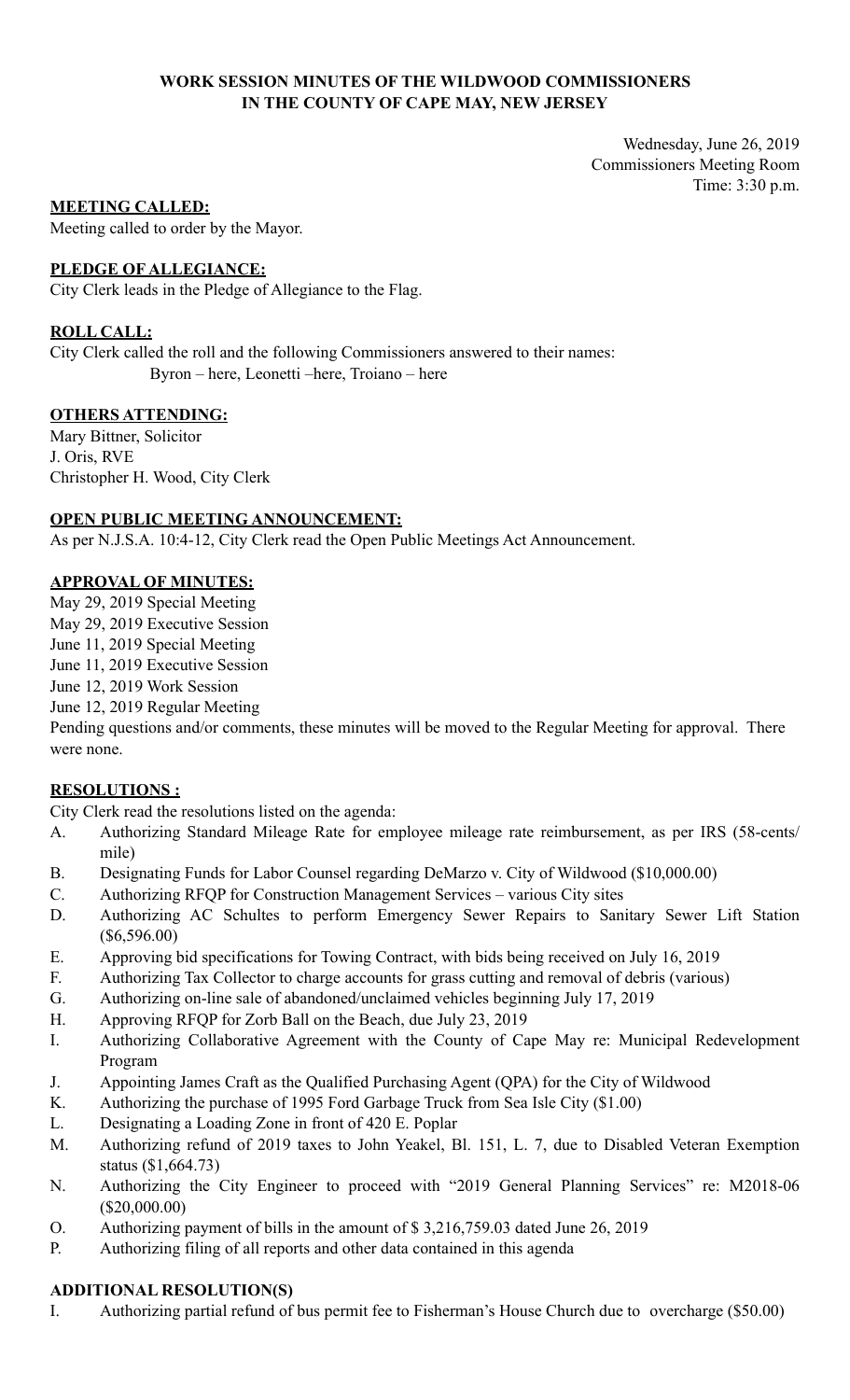- II. Authorizing Perna Finnigan to perform emergency sewer repairs at Cedar Ave. & the Boardwalk (\$19,787.90)
- III. Authorizing Change Order No. 1 Revised as submitted by the City Engineer on behalf of Ricky Slade Construction for Reconstruction of Magnolia Ave. (\$13,958.32 decrease to a new total of \$461,467.15

IV. Authorizing refund of Temporary 10-Day Mercantile License to Peter Belfiore re: 4009 Pacific Ave. due to error

The Mayor said Resolution "B" is being funded 2/3 by the JIF (insurance), and 1/3 by the City.

## **ORDINANCES:**

# 1139-19 Amending Salary Ordinance **(INTRODUCTION/FIRST READING)**

1140-19 Establishing an Electric Aggregation Program in the City of Wildwood **(INTRODUCTION/FIRST READING)**

# **COMMUNICIATIONS:**

## **APPLICANTS:**

## **NEW BUSINESS:**

E-mail from Cumberland County Technical Education Center re: Bus permits The Board agreed the Center does not need to get bus permits to transport day workers to and from Wildwood. **REPORTS:** 

• Engineer's Report – On file in the Engineer's Office.

# **EXECUTIVE SESSION:**

**ADJOURNED:** There being no further business to be discussed, this Work Session was adjourned at 3:42 p.m. Remarks as typed highlighted not verbatim as to subject matter. MOTION: Leonetti SECONDED: Byron ROLL CALL: Byron – Yes, Leonetti – Yes, Troiano – Yes

 $\mathcal{L}_\mathcal{L} = \mathcal{L}_\mathcal{L} = \mathcal{L}_\mathcal{L} = \mathcal{L}_\mathcal{L} = \mathcal{L}_\mathcal{L} = \mathcal{L}_\mathcal{L} = \mathcal{L}_\mathcal{L} = \mathcal{L}_\mathcal{L} = \mathcal{L}_\mathcal{L} = \mathcal{L}_\mathcal{L} = \mathcal{L}_\mathcal{L} = \mathcal{L}_\mathcal{L} = \mathcal{L}_\mathcal{L} = \mathcal{L}_\mathcal{L} = \mathcal{L}_\mathcal{L} = \mathcal{L}_\mathcal{L} = \mathcal{L}_\mathcal{L}$ PETER BYRON, COMMISSIONER

 $\mathcal{L}_\mathcal{L} = \mathcal{L}_\mathcal{L} = \mathcal{L}_\mathcal{L} = \mathcal{L}_\mathcal{L} = \mathcal{L}_\mathcal{L} = \mathcal{L}_\mathcal{L} = \mathcal{L}_\mathcal{L} = \mathcal{L}_\mathcal{L} = \mathcal{L}_\mathcal{L} = \mathcal{L}_\mathcal{L} = \mathcal{L}_\mathcal{L} = \mathcal{L}_\mathcal{L} = \mathcal{L}_\mathcal{L} = \mathcal{L}_\mathcal{L} = \mathcal{L}_\mathcal{L} = \mathcal{L}_\mathcal{L} = \mathcal{L}_\mathcal{L}$ 

 $\mathcal{L}_\mathcal{L} = \mathcal{L}_\mathcal{L} = \mathcal{L}_\mathcal{L} = \mathcal{L}_\mathcal{L} = \mathcal{L}_\mathcal{L} = \mathcal{L}_\mathcal{L} = \mathcal{L}_\mathcal{L} = \mathcal{L}_\mathcal{L} = \mathcal{L}_\mathcal{L} = \mathcal{L}_\mathcal{L} = \mathcal{L}_\mathcal{L} = \mathcal{L}_\mathcal{L} = \mathcal{L}_\mathcal{L} = \mathcal{L}_\mathcal{L} = \mathcal{L}_\mathcal{L} = \mathcal{L}_\mathcal{L} = \mathcal{L}_\mathcal{L}$ 

ANTHONY LEONETTI, COMMISSIONER

ERNEST TROIANO, JR., MAYOR

ATTEST:

CHRISTOPHER H. WOOD, CITY CLERK

 DATE MINUTES APPROVED: July 24, 2019 CHRISTOPHER H. WOOD, CITY CLERK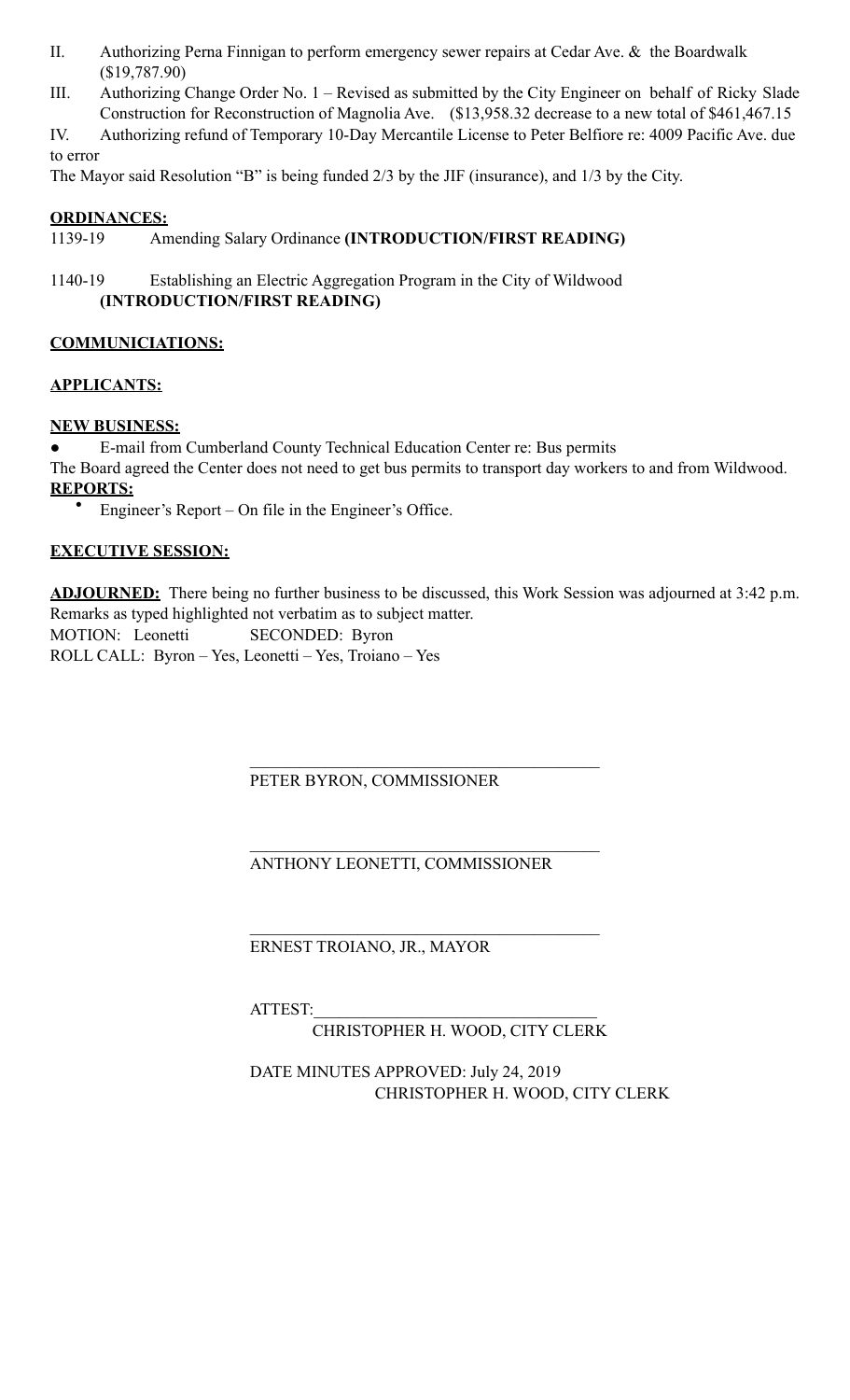### **REGULAR COMMISSION MINUTES OF THE WILDWOOD COMMISSIONERS IN THE COUNTY OF CAPE MAY, NEW JERSEY**

Wednesday, June 26, 2019 Commissioner's Meeting Room Time: 3:43 p.m.

#### **MEETING CALLED**

Meeting called to order by the Mayor.

#### **PLEDGE OF ALLEGIANCE**

City Clerk leads in the Pledge of Allegiance to the Flag.

#### **ROLL CALL**

City Clerk called the roll and the following Commissioners answered to their names: Byron – here, Leonetti – here, Troiano - here

### **OTHERS ATTENDING**

Mary Bittner, Solicitor J. Oris, RVE Christopher H. Wood, City Clerk

### **OPEN PUBLIC MEETING ANNOUNCEMENT**

As per N.J.S.A. 10:4-12, City Clerk read the Open Public Meetings Act Announcement.

### **EARLY PUBLIC COMMENT:**

• None

### **APPROVAL OF MINUTES:**

- May 29, 2019 Special Meeting
- May 29, 2019 Executive Session
- June 11, 2019 Special Meeting
- June 11, 2019 Executive Session
- June 12, 2019 Work Session
- June 12, 2019 Regular Meeting

MOTION: Byron SECOND: Leonetti

ROLL CALL: Byron – Yes, Leonetti – Yes, Troiano – Yes

**RESOLUTIONS**: City Clerk read the resolutions listed on the agenda.

- 210-6-19 Authorizing Standard Mileage Rate for employee mileage rate reimbursement, as per IRS (58 cents/mile)
- 211-6-19 Designating Funds for Labor Counsel regarding DeMarzo v. City of Wildwood (\$10,000.00)
- 212-6-19 Authorizing RFQP for Construction Management Services various City sites
- 213-6-19 Authorizing AC Schultes to perform Emergency Sewer Repairs to Sanitary Sewer Lift Station (\$6,596.00)
- 214-6-19 Approving bid specifications for Towing Contract, with bids being received on July 16, 2019
- 215-6-19 Authorizing Tax Collector to charge accounts for grass cutting and removal of debris (various)
- 216-6-19 Authorizing on-line sale of abandoned/unclaimed vehicles beginning July 17, 2019
- 217-6-19 Approving RFQP for Zorb Ball on the Beach, due July 23, 2019
- 218-6-19 Authorizing Collaborative Agreement with the County of Cape May re: Municipal Redevelopment Program
- 219-6-19 Appointing James Craft as the Qualified Purchasing Agent (QPA) for the City of Wildwood
- 220-6-19 Authorizing the purchase of 1995 Ford Garbage Truck from Sea Isle City (\$1.00)
- 221-6-19 Designating a Loading Zone in front of 420 E. Poplar
- 222-6-19 Authorizing refund of 2019 taxes to John Yeakel, Bl. 151, L. 7, due to Disabled Veteran Exemption status (\$1,664.73)
- 223-6-19 Authorizing the City Engineer to proceed with "2019 General Planning Services" re: M2018-06 (\$20,000.00)
- 224-6-19 Authorizing payment of bills in the amount of \$ 3,216,759.03 dated June 26, 2019
- 225-6-19 Authorizing filing of all reports and other data contained in this agenda
- 226-6-19 Authorizing partial refund of bus permit fee to Fisherman's House Church due to overcharge (\$50.00)